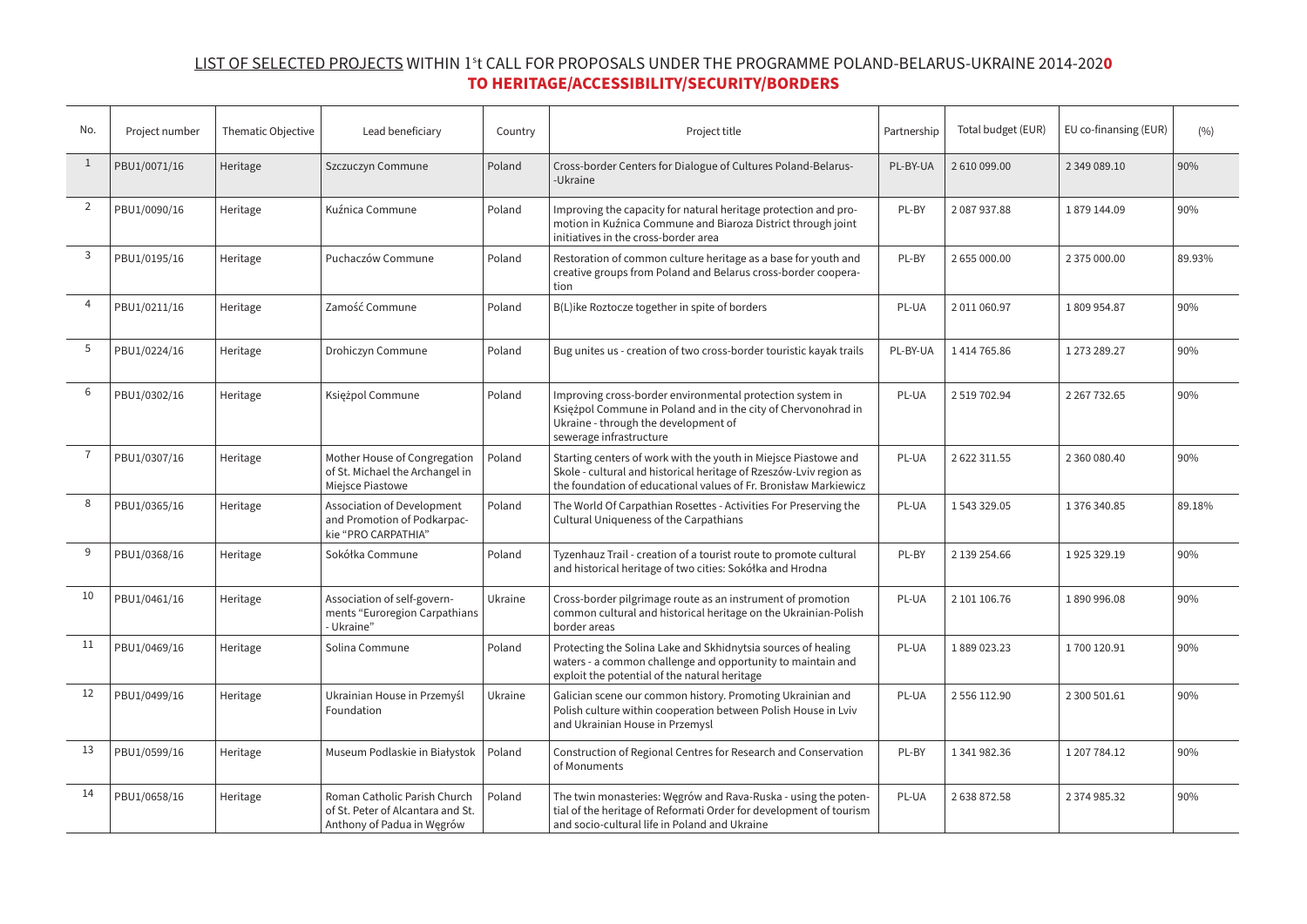| No. | Project number | Thematic Objective | Lead beneficiary                                                                                              | Country        | Project title                                                                                                                                                                                              | Partnership | Total budget (EUR) | EU co-finansing (EUR) | (9/6) |
|-----|----------------|--------------------|---------------------------------------------------------------------------------------------------------------|----------------|------------------------------------------------------------------------------------------------------------------------------------------------------------------------------------------------------------|-------------|--------------------|-----------------------|-------|
| 15  | PBU1/0677/16   | Heritage           | Zagórz Commune                                                                                                | Poland         | Nature without borders - maintaining a common natural heritage<br>in Dobromyl (Ukraine) and Zagórz (Poland) Communes                                                                                       | PL-UA       | 2 467 166.86       | 2 2 2 0 4 5 0 . 1 7   | 90%   |
| 16  | PBU1/0746/16   | Heritage           | <b>Executive Committee of Lutsk</b><br>City Council                                                           | Ukraine        | New life of the old city: revitalization of monuments of historical<br>and cultural heritage of Lutsk and Lublin                                                                                           | PL-UA       | 1676398.00         | 1508758.20            | 90%   |
| 17  | PBU1/0750/16   | Heritage           | Municipal Unitary Multiple<br>Productive Enterprise<br>of Communal Housing Econo-<br>my "Zhabinkovskoe ZhKCh" | <b>Belarus</b> | Clean river is major priority                                                                                                                                                                              | PL-BY       | 2 625 334.76       | 2 3 6 2 8 0 1.28      | 90%   |
| 18  | PBU1/0026/16   | Accessibility      | Czeremcha Commune                                                                                             | Poland         | Modernization of the regional system of road infrastructure of the<br>Czeremcha Municipality and City Wysokie                                                                                              | PL-BY       | 2 475 486.54       | 2 2 2 7 9 3 7 . 8 9   | 90%   |
| 19  | PBU1/0039/16   | Accessibility      | Podlaskie Voivodship Roads<br>Authority in Białystok                                                          | Poland         | Development of partnership cooperation for improvement of road<br>infrastructure located in the borderland of the Podlaskie Voivod-<br>ship and the Hrodna District                                        | PL-BY       | 2638887.83         | 2 374 999.05          | 90%   |
| 20  | PBU1/0056/16   | Accessibility      | Zamojski Poviat                                                                                               | Poland         | Improvement of border region road infrastructure in the following<br>districts: Zamość (Poland) and Sokal (Ukraine). combined with<br>promotion of pro-ecology solutions                                   | PL-UA       | 2 250 566.38       | 2025 509.74           | 90%   |
| 21  | PBU1/0098/16   | Accessibility      | Przemyski Poviat                                                                                              | Poland         | PaNTHer - Przemyśl and Nyzhankovychi Transport for Cooperation<br>Heritage                                                                                                                                 | PL-UA       | 2 463 943.74       | 2 2 1 7 5 4 9 . 3 7   | 90%   |
| 22  | PBU1/0104/16   | Accessibility      | <b>Bielany Commune</b>                                                                                        | Poland         | Roads connecting the Polish and Ukrainian borders                                                                                                                                                          | PL-UA       | 2517969.30         | 2 2 6 172.37          | 90%   |
| 23  | PBU1/0145/16   | Accessibility      | Road Maintenance Company<br>in Brest                                                                          | <b>Belarus</b> | Improvement the transport accessibility in Brest and Biała<br>Podlaska                                                                                                                                     | PL-BY       | 2 492 738.23       | 2 243 464.41          | 90%   |
| 24  | PBU1/0183/16   | Accessibility      | Jabłoń Commune                                                                                                | Poland         | Improving quality of transport infrastructure on the border area of<br>Poland. Belarus and Ukraine                                                                                                         | PL-BY-UA    | 1609452.23         | 1448 507.01           | 90%   |
| 25  | PBU1/0303/16   | Accessibility      | Podkarpackie Regional Road<br>Management                                                                      | Poland         | Expansion of the regional road No. 867: section from Basznia Gór-<br>na to Horyniec Zdrój and road No. C142010 Starychi - Shklo                                                                            | PL-UA       | 1 345 127.94       | 1 210 615.15          | 90%   |
| 26  | PBU1/0320/16   | Accessibility      | Sejneński Poviat                                                                                              | Poland         | Improvement of road infrastructure in Poviat Seiny and Hrodna<br><b>District</b>                                                                                                                           | PL-BY       | 2 499 209.00       | 2 249 288.10          | 90%   |
| 27  | PBU1/0340/16   | Accessibility      | Podkarpackie Regional Road<br>Management                                                                      | Poland         | Expansion of the regional road No. 867: section from Lubaczów to<br>Basznia Górna and road No. C142005 Shklo - Novojavorivsk                                                                               | PL-UA       | 2536499.99         | 2 2 8 2 8 4 9 . 9 9   | 90%   |
| 28  | PBU1/0463/16   | Accessibility      | Nowy Dwór Commune                                                                                             | Poland         | Improving the accessibility and the quality of borderland road in-<br>frastructure by modernising roads in Nowy Dwór Municipality and<br>the H-6044 route Sviack-Vasilievicy-Astasa-Kadys in Hrodna Oblast | PL-BY       | 2 496 937.24       | 2 247 243.52          | 90%   |
| 29  | PBU1/0511/16   | Accessibility      | City of Chełm                                                                                                 | Poland         | Improvement of safety of cross-border road infrastructure of<br>Chełm and Lutsk                                                                                                                            | PL-UA       | 2415694.21         | 2 174 124.79          | 90%   |
| 30  | PBU1/0552/16   | Accessibility      | Bialski Poviat                                                                                                | Poland         | Improvement of the accessibility to Biała Podlaska County and<br>Brest Region due to building and reconstructing communication<br>infrastructure leading to Sławatycze-Damacava border crossing            | PL-BY       | 2 060 579.21       | 1854521.29            | 90%   |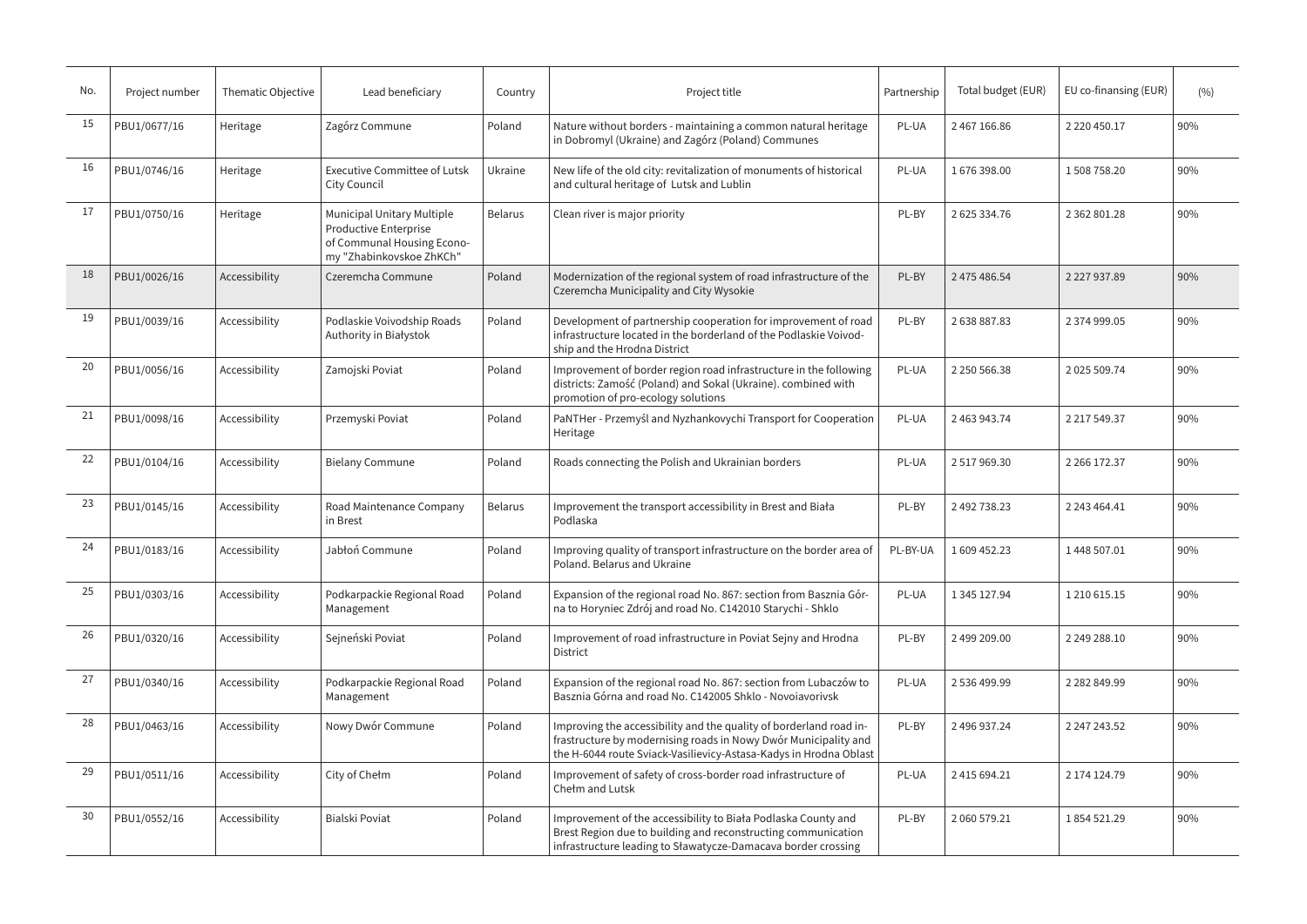| No. | Project number | Thematic Objective | Lead beneficiary                                                                                                                         | Country | Project title                                                                                                                                                                                                            | Partnership | Total budget (EUR) | EU co-finansing (EUR) | (9/0) |
|-----|----------------|--------------------|------------------------------------------------------------------------------------------------------------------------------------------|---------|--------------------------------------------------------------------------------------------------------------------------------------------------------------------------------------------------------------------------|-------------|--------------------|-----------------------|-------|
| 31  | PBU1/0594/16   | Accessibility      | City of Ostrołęka                                                                                                                        | Poland  | Creation of information and communication technologies and<br>education centers in Ostrołęka and Masty                                                                                                                   | PL-BY       | 2628780.46         | 2 3 6 5 9 0 2 . 4 1   | 90%   |
| 32  | PBU1/0667/16   | Accessibility      | Bieszczadzki Poviat                                                                                                                      | Poland  | Cross-border partnership - a chance for regional development                                                                                                                                                             | PL-UA       | 2 141 020.00       | 1451454.75            | 90%   |
| 33  | PBU1/0697/16   | Accessibility      | Agency for Sustainable Deve-<br>lopment of Carpathian Region<br>"FORZA"                                                                  | Ukraine | SUMCITYNET: cities towards increasing accessibility and sustaina-<br>ble climate-proof urban mobility                                                                                                                    | PL-BY-UA    | 590 989.60         | 531 890.64            | 90%   |
| 34  | PBU1/0705/16   | Accessibility      | Road Service in Lviv Region                                                                                                              | Ukraine | Accessible Ukrainian-Polish borderland: joint actions for the<br>modernization of road infrastructure                                                                                                                    | PL-UA       | 2 473 443.55       | 2 2 2 6 0 9 9 . 2 0   | 90%   |
| 35  | PBU1/0722/16   | Accessibility      | Białostocki Poviat                                                                                                                       | Poland  | Cross-border Network for Sustainable Transport Governance                                                                                                                                                                | PL-BY       | 2 378 258.49       | 2 140 432.64          | 90%   |
| 36  | PBU1/0041/16   | Security           | Regional Specialist Hospital in<br>Biała Podlaska                                                                                        | Poland  | Improvement of epidemiological safety at the Polish-Belarusian<br>border area                                                                                                                                            | PL-BY       | 2 579 221.58       | 1826819.91            | 90%   |
| 37  | PBU1/0063/16   | Security           | Association for Assistance to<br>Autistic Children and Youth and<br>the Youth and Children of the<br>Related disorders "COMMON<br>WORLD" | Poland  | Development of cross-border cooperation in helping people with<br>autism on the In English: Polish-Belarusian borderlands                                                                                                | PL-BY       | 2 309 222.00       | 1946 099.22           | 90%   |
| 38  | PBU1/0067/16   | Security           | Mazowieckie Voivodeship<br>Hospital in Siedlce Ltd.                                                                                      | Poland  | Record Use Observation Keeping - cross-border cooperation of re-<br>gional hospitals in Siedlce and Minsk for mother and child health                                                                                    | PL-BY       | 2695276.00         | 1950000.00            | 90%   |
| 39  | PBU1/0077/16   | Security           | Siemiatycze Commune                                                                                                                      | Poland  | Shared initiatives for increasing security of the cross-border area<br>in the event of ecological and chemical disasters                                                                                                 | PL-BY       | 2078 104.26        | 1870293.83            | 90%   |
| 40  | PBU1/0142/16   | Security           | Tomaszowski Poviat                                                                                                                       | Poland  | To the rescue. Improvement of accessibility to medical services<br>in emergencies through the cooperation of emergency medical<br>services in the cross-border area of Poland. Belarus and Ukraine                       | PL-BY-UA    | 1523914.40         | 1 235 950.32          | 90%   |
| 41  | PBU1/0216/16   | Security           | City of Siedlce                                                                                                                          | Poland  | Effective coordination of rescue operation in the Ostrołęka-Siedlce<br>subregion and Volyn Oblast                                                                                                                        | PL-UA       | 1838209.00         | 1652119.09            | 90%   |
| 42  | PBU1/0266/16   | Security           | Autonomous Public Health Ma-<br>intenance Organisation Jedrzej<br>Śniadecki Voivodship Polyclini-<br>cal Hospital in Białystok           | Poland  | Improvement of cross-border health services in oncological urolo-<br>gy in Białystok and Hrodna regions                                                                                                                  | PL-BY       | 1789033.58         | 1610130.22            | 90%   |
| 43  | PBU1/0326/16   | Security           | Dr. Ludwik Rydygier Voivode-<br>ship Hospital in Suwałki                                                                                 | Poland  | Model Health Care Program to Fight Osteoporosis in area of<br>Polish-Belarusian borderland                                                                                                                               | PL-BY       | 1852281.60         | 1667053.44            | 90%   |
| 44  | PBU1/0358/16   | Security           | City of Krosno                                                                                                                           | Poland  | Increasing of access to health services in Krosno and Uzhhorod                                                                                                                                                           | PL-UA       | 468 174.72         | 421 357.25            | 90%   |
| 45  | PBU1/0376/16   | Security           | The Józef Psarski Mazovian<br>Specialist Hospital in Ostrołęka                                                                           | Poland  | Joint initiative of the Mazovian Specialist Hospital in Ostrołęka<br>and Lviv Regional Children's Clinical Hospital "OHMATDYT" as<br>increase of accessibility of health care services in the scope of<br>modern surgery | PL-UA       | 1374235.82         | 1 236 812.24          | 90%   |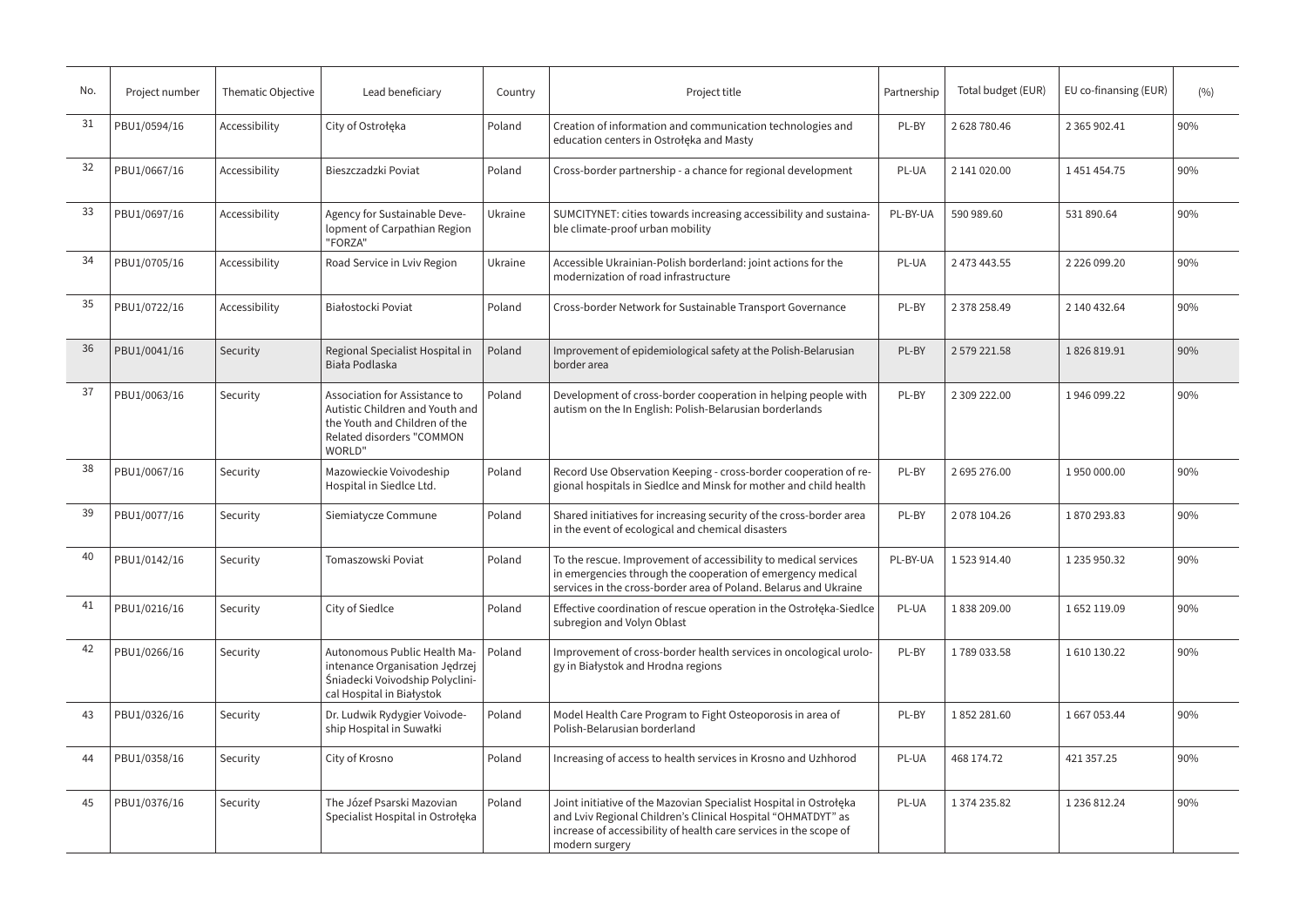| No. | Project number | Thematic Objective | Lead beneficiary                                                                                   | Country        | Project title                                                                                                                                                            | Partnership | Total budget (EUR)  | EU co-finansing (EUR) | (9/6) |
|-----|----------------|--------------------|----------------------------------------------------------------------------------------------------|----------------|--------------------------------------------------------------------------------------------------------------------------------------------------------------------------|-------------|---------------------|-----------------------|-------|
| 46  | PBU1/0497/16   | Security           | Dobrzyniewo Duże Commune                                                                           | Poland         | The new approach to the cross-border emergency management<br>system                                                                                                      | PL-BY       | 1 117 219.00        | 1 005 497.10          | 90%   |
| 47  | PBU1/0508/16   | Security           | SOS - rescue Foundation                                                                            | Poland         | SOS - rescue - the training center for organizing and operating<br>cross-border rescue actions                                                                           | PL-UA       | 1864 110.39         | 1677699.34            | 90%   |
| 48  | PBU1/0591/16   | Security           | The Association of Local Gover-<br>nments of Euroregion Bug                                        | Poland         | Strengthening the potential of the Volunteer Fire Department in<br>rescuing victims of accidents on the roads of Lublin Voivodeship<br>and Volyn Province                | PL-UA       | 712 358.50          | 641 122.65            | 90%   |
| 49  | PBU1/0668/16   | Security           | Bieszczadzki Poviat                                                                                | Poland         | Together for saving lives. Integrated Polish-Ukrainian system of<br>first aid in the area of the border                                                                  | PL-UA       | 2 167 101.14        | 1949999.84            | 90%   |
| 50  | PBU1/0704/16   | Security           | Association of self-govern-<br>ments "Euroregion<br>Carpathians - Ukraine"                         | Ukraine        | Joint protection of people and environment through the creation<br>of Ukrainian-Polish system of disasters prevention and response<br>in the Carpathian Euroregion       | PL-UA       | 1842438.00          | 1658 174.20           | 90%   |
| 51  | PBU1/0725/16   | Security           | Center of Investment and<br>Development Vynohradiv City<br>Council of the Transcarpatian<br>Region | Ukraine        | Rzeszów and Vynohradiv - animal-friendly cities                                                                                                                          | PL-UA       | 667 841.20          | 601 057.08            | 90%   |
| 52  | PBU1/0766/16   | Security           | Healthcare institution "Brest<br>Regional Pediatric Hospital"                                      | <b>Belarus</b> | Better Access to Medical Services in the Cross-border Region                                                                                                             | PL-BY       | 952 621.80          | 857 359.62            | 90%   |
| 53  | PBU1/0062/16   | <b>Borders</b>     | Podlaski Border Guard Regio-<br>nal Unit of Maj.Gen. Henryk<br>Minkiewicz                          | Poland         | Joint initiatives of border guards on increasing the effectiveness<br>of border checks and state border protection                                                       | PL-BY       | 2 2 5 6 7 7 7 . 3 0 | 2 0 2 6 1 3 4 . 6 3   | 90%   |
| 54  | PBU1/0205/16   | <b>Borders</b>     | Administration of the State Bor-<br>der Guard Service of Ukraine                                   | Ukraine        | Improvement of Ukraine - Poland border surveillance system<br>(Southern segment)                                                                                         | PL-UA       | 2420522.20          | 2 178 469.98          | 90%   |
| 55  | PBU1/0206/16   | <b>Borders</b>     | Administration of the State Bor-<br>der Guard Service of Ukraine                                   | Ukraine        | Improvement of Ukraine - Poland border surveillance system<br>(Northern segment)                                                                                         | PL-UA       | 2451877.20          | 2 206 689.48          | 90%   |
| 56  | PBU1/0239/16   | <b>Borders</b>     | Administration of the State Bor-<br>der Guard Service of Ukraine                                   | Ukraine        | Improvement of Ukraine - Poland border surveillance system<br>(Central segment)                                                                                          | PL-UA       | 2 435 921.90        | 2 192 329.71          | 90%   |
| 57  | PBU1/0240/16   | <b>Borders</b>     | <b>Administration of State Border</b><br><b>Guard Service of Ukraine</b>                           | Ukraine        | Operation visual monitoring of Border Crossing Points                                                                                                                    | PL-UA       | 2 448 453.40        | 2 203 608.06          | 90%   |
| 58  | PBU1/0433/16   | <b>Borders</b>     | John Paul II Catholic University<br>of Lublin                                                      | Poland         | Cooperation of Universities supporting the development of secu-<br>rity and crisis management of the Lublin and Lutsk transborder<br>regions                             | PL-UA       | 305 993.84          | 275 394.46            | 90%   |
| 59  | PBU1/0505/16   | <b>Borders</b>     | Lublin Executive Board for Ma-<br>intenance of Border Crossing                                     | Poland         | Increasing the openness of the Polish-Ukrainian border through<br>the implementation of pedestrian and bicycle traffic at road<br>border crossing point in Hrebenne      | PL-UA       | 2776 649.50         | 2498984.55            | 90%   |
| 60  | PBU1/0506/16   | <b>Borders</b>     | Lublin Executive Board for Ma-<br>intenance of Border Crossing                                     | Poland         | Increasing the openness of the Polish-Ukrainian border and its<br>security through the development of road border crossing point in<br>Zosin (exit platform from Poland) | PL-UA       | 1715 605.00         | 1544044.50            | 90%   |